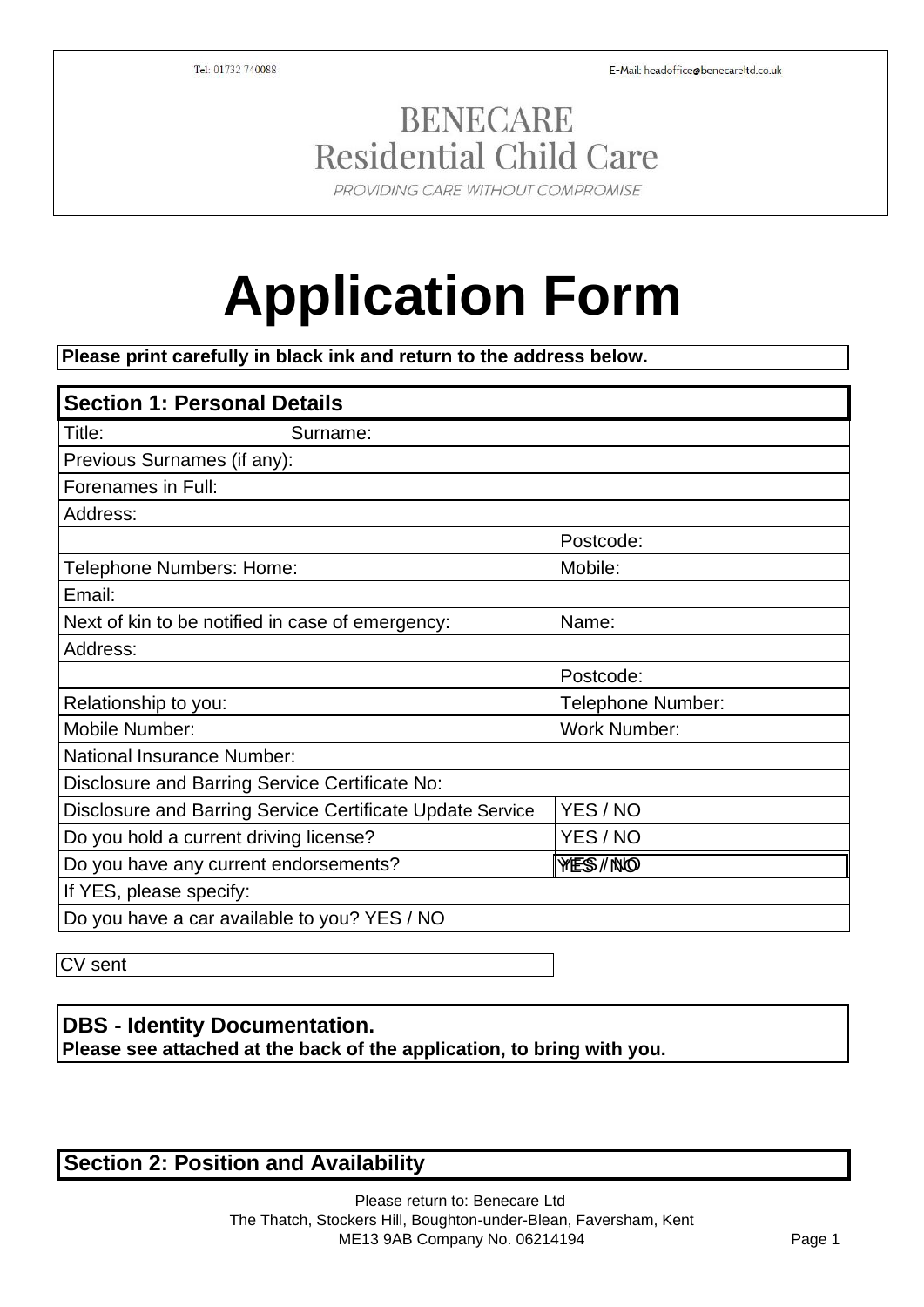Position applied for:

If applying for Manager or Leader post, please add URN for previous Home provision:

Notice Period:

Please give details of any holidays arranged:

Do you have any commitments which might limit your working hours?

#### **Section 3: Right to work in the UK**

| I confirm that I am entitled to work in the UK on the following basis:   | Tick below |
|--------------------------------------------------------------------------|------------|
| <b>EU Citizen</b>                                                        |            |
| Right of abode in UK                                                     |            |
| Permit free visa / Student visa                                          |            |
| Spouse of EU citizen                                                     |            |
| If entitled to permit free status/student visa please state expiry date: |            |

#### **Section 4: Employment**

#### **Present Employment or most recent Employment**

Job Title

Name and address of employer (including County)

#### Date started current post

Date commenced with employer

Salary / wage / benefits

Notice required

Briefly describe your present job; its main purpose and your responsibilities:

#### **Previous employment**

Please list most recent first. Include permanent and temporary work, service with HM Forces, voluntary work and work experience. **(Please ensure there are no gaps between dates, all gaps MUST be accounted for).** *Use a separate sheet if necessary.*

| Name & Address<br>(including County and<br>nature of business) | <b>From</b><br><b>Month / Year</b> | To<br><b>Month / Year</b> | <b>Position</b><br>and<br><b>Salary</b> | Reason<br><b> For</b><br>Leaving |
|----------------------------------------------------------------|------------------------------------|---------------------------|-----------------------------------------|----------------------------------|
|                                                                |                                    |                           |                                         |                                  |
|                                                                |                                    |                           |                                         |                                  |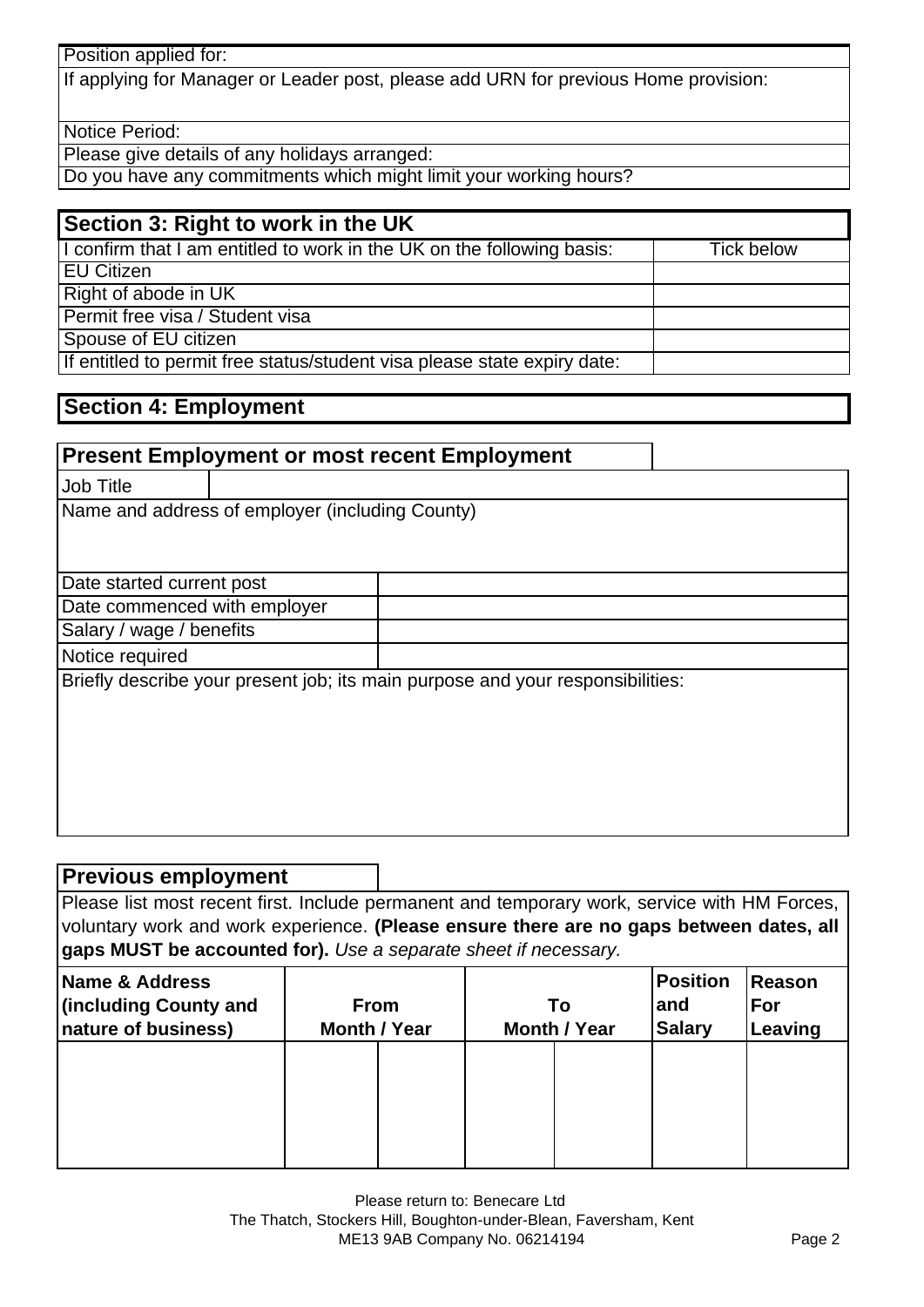| <b>Previous employment (contd.)</b> |  |  |  |
|-------------------------------------|--|--|--|
|                                     |  |  |  |
|                                     |  |  |  |
|                                     |  |  |  |
|                                     |  |  |  |
|                                     |  |  |  |
|                                     |  |  |  |
|                                     |  |  |  |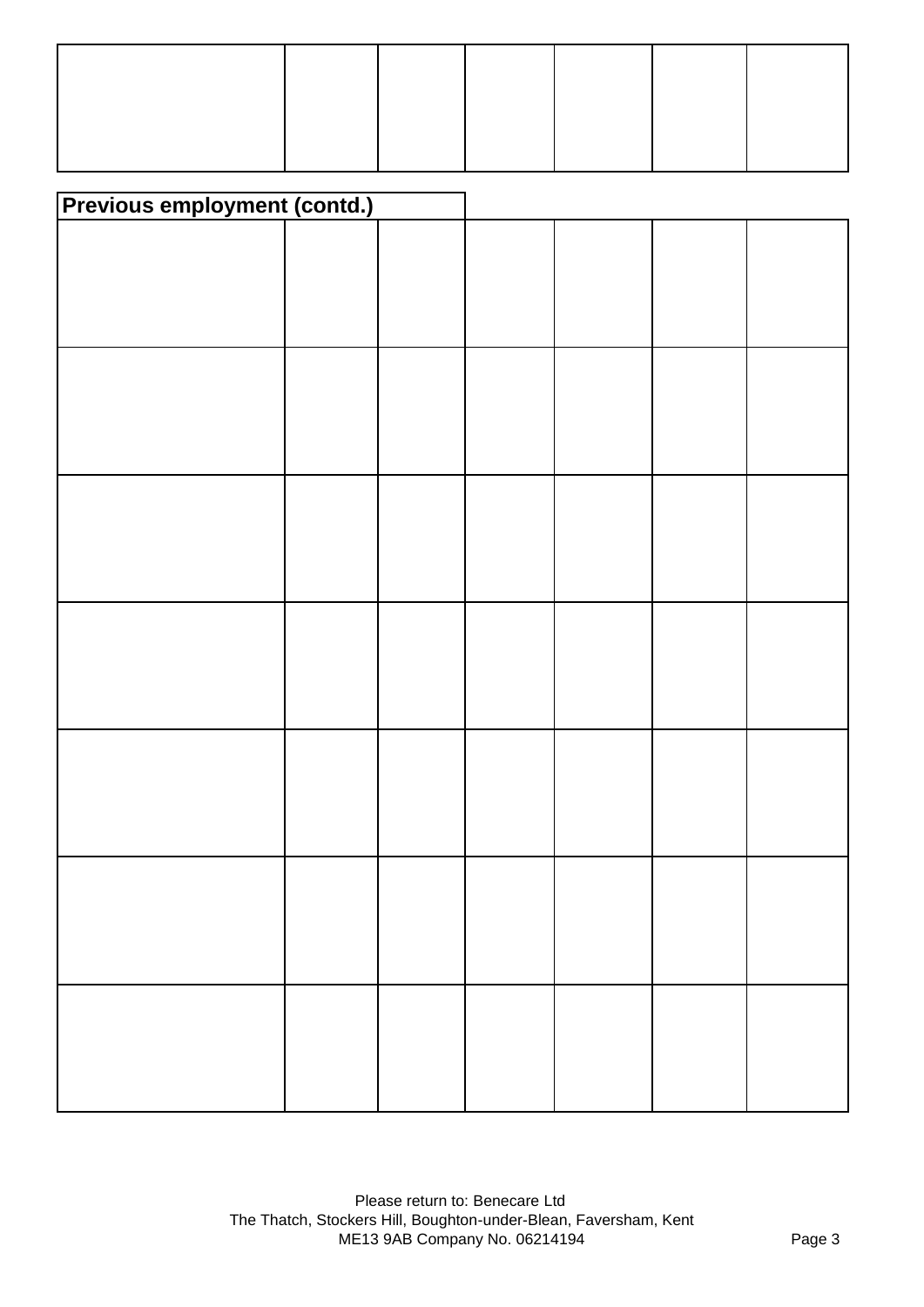| <b>Interviewers Employment Tracking Page</b><br>Interviewers are to complete the tracking of the employment record. |                         |                         |                                         |                                 |
|---------------------------------------------------------------------------------------------------------------------|-------------------------|-------------------------|-----------------------------------------|---------------------------------|
| For official use only                                                                                               |                         |                         |                                         |                                 |
| Name & Address                                                                                                      | <b>Employment Dates</b> | <b>Explain any gaps</b> | <b>Position</b><br>and<br><b>Salary</b> | <b>Reason</b><br>For<br>Leaving |
| <b>Current Employer</b>                                                                                             |                         |                         |                                         |                                 |
|                                                                                                                     |                         |                         |                                         |                                 |
| <b>Current Employer</b>                                                                                             |                         |                         |                                         |                                 |
| <b>Most Recent Employer</b>                                                                                         |                         |                         |                                         |                                 |
| <b>Previous Employer</b>                                                                                            |                         |                         |                                         |                                 |
| Previous Employer                                                                                                   |                         |                         |                                         |                                 |
| Previous Employer                                                                                                   |                         |                         |                                         |                                 |
| Actions as a result of the Interview Tracking Page                                                                  |                         |                         |                                         |                                 |
|                                                                                                                     |                         |                         |                                         |                                 |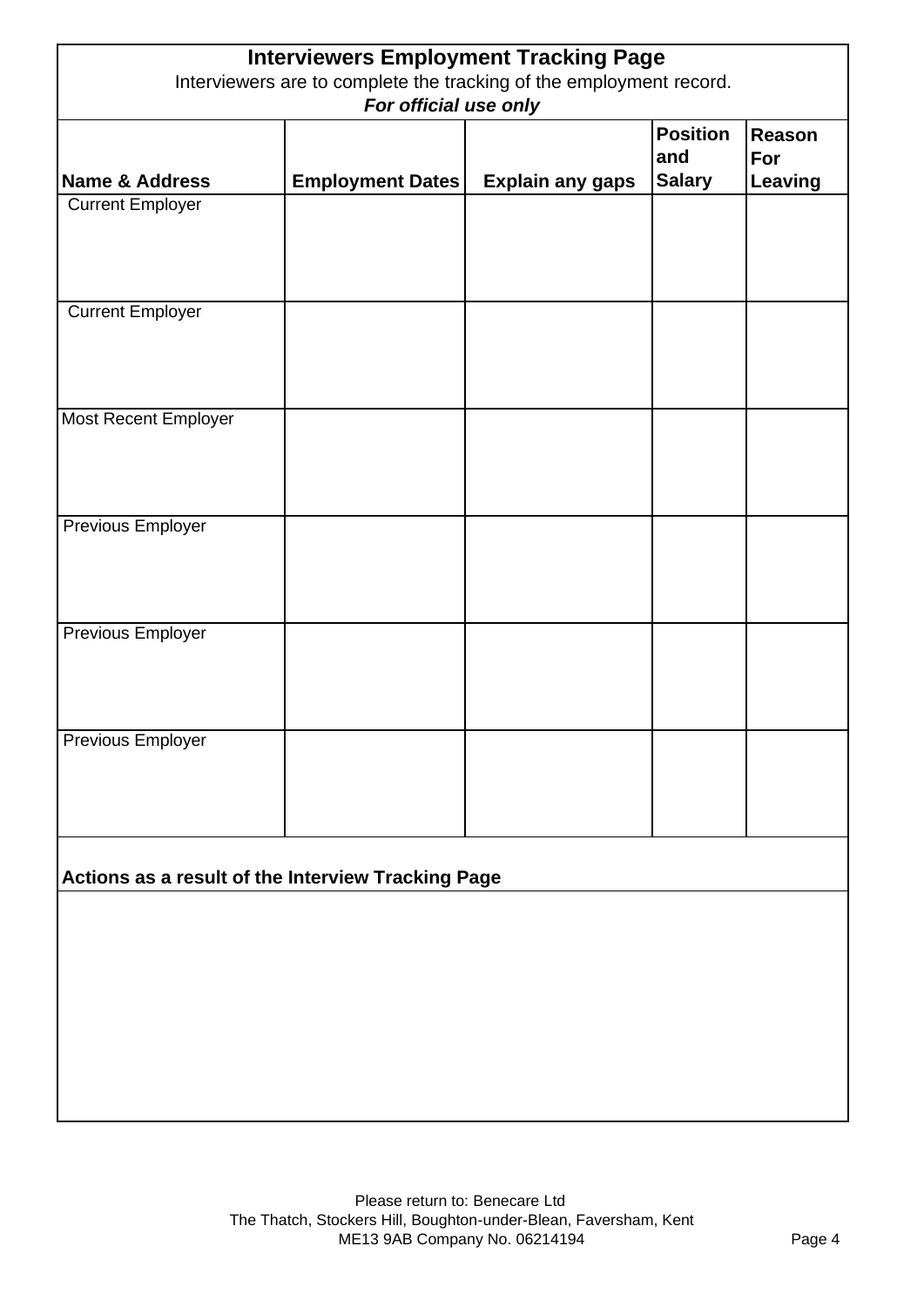#### **Other Experience**

Please describe all time spent since leaving full-time education. Full details should be given for any period not accounted for by full-time employment, education and training. This would include e.g. unemployment or voluntary work. Please state this information in chronological order. *Please use additional sheets if necessary.* **Experience From/To**

# **Section 5: Education, qualifications and training**

| Name of School,<br><b>College, University etc</b> | From<br><b>Month / Year</b> |  | To<br><b>Month / Year</b> | <b>Subjects studied</b><br>(with grades and<br>year taken) |
|---------------------------------------------------|-----------------------------|--|---------------------------|------------------------------------------------------------|
|                                                   |                             |  |                           |                                                            |
|                                                   |                             |  |                           |                                                            |
|                                                   |                             |  |                           |                                                            |
|                                                   |                             |  |                           |                                                            |
|                                                   |                             |  |                           |                                                            |
|                                                   |                             |  |                           |                                                            |

| <b>Training</b>                                                                                                                                                                       |              |           |
|---------------------------------------------------------------------------------------------------------------------------------------------------------------------------------------|--------------|-----------|
| This includes governement training schemes, apprenticeships, short courses, projects and<br>secondments. Please also include trade/professional training and give date of completion. |              |           |
| <b>Course Title</b>                                                                                                                                                                   | Organisation | From / To |
|                                                                                                                                                                                       |              |           |
|                                                                                                                                                                                       |              |           |
|                                                                                                                                                                                       |              |           |
|                                                                                                                                                                                       |              |           |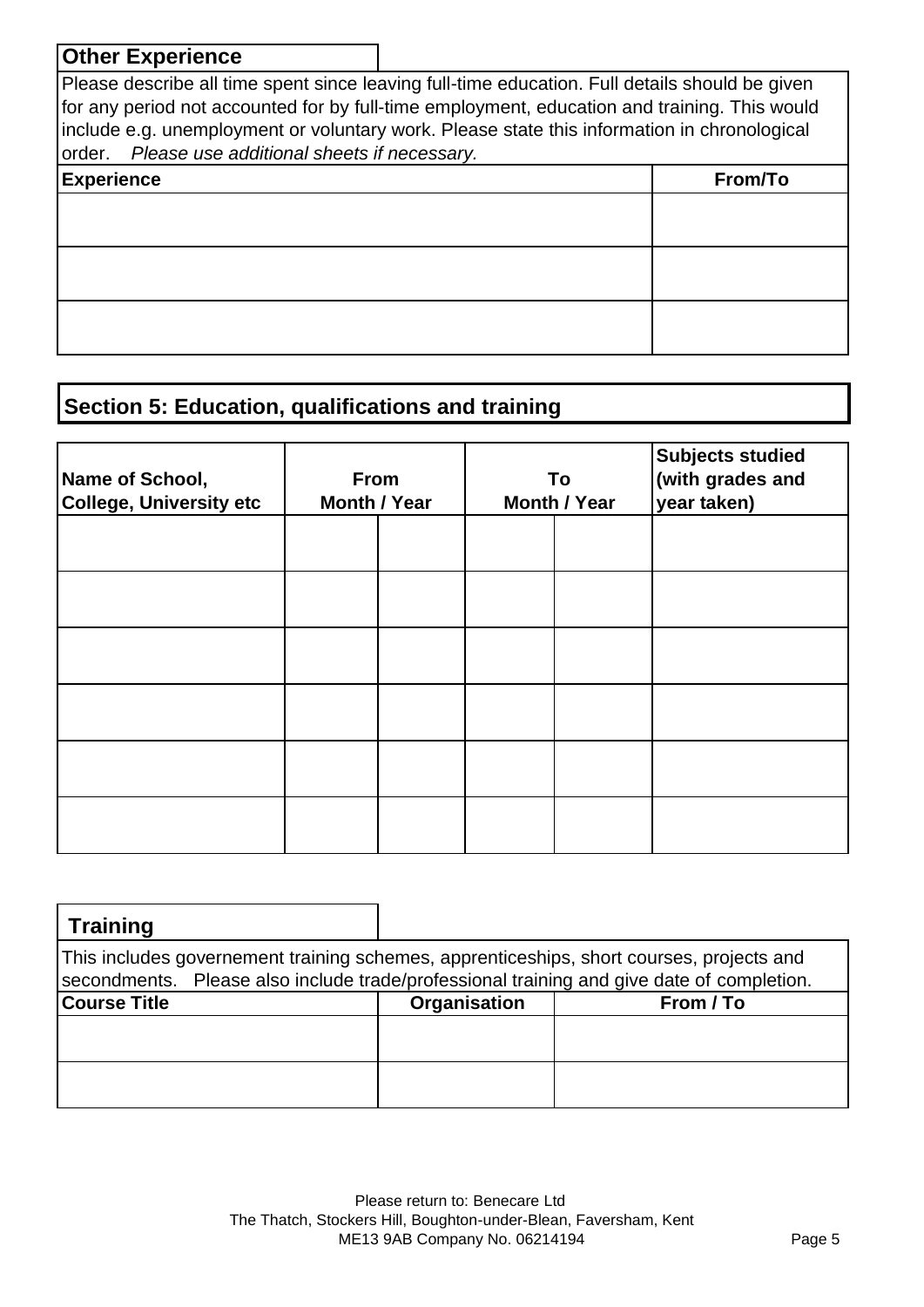# **Section 6: Why are you applying for this job?**

Please mention any specific skills or experiences that meet the requirements of the job description. These skills may have been gained in relation to your current or previous employment, education, training, domestic activities, voluntary work or leisure interests. (Please continue on a separate sheet if necessary).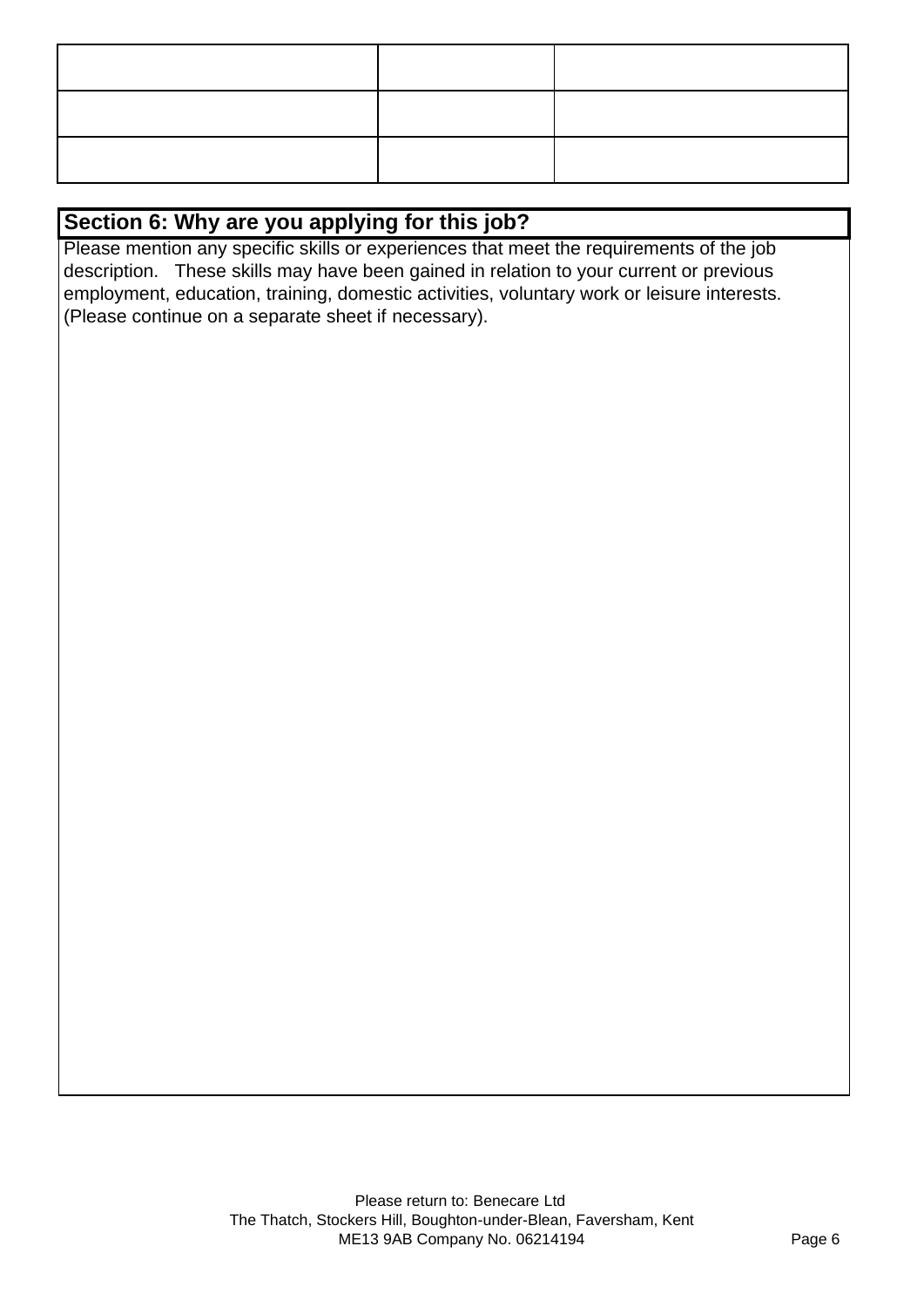# **Section 7: Referees**

| Please provide two references. Once must be your present or last employer (where<br>applicable) and the other, a second employer. If you have not been employed previously,<br>please provide an academic and character reference.<br>Note: We reserve the right to seek references at any point in the recruitment process and<br>from any previous employers listed in the 'Previous Employmnet' section of this form.<br>Please contact us immediately if this is a cause for concern. |                                        |
|-------------------------------------------------------------------------------------------------------------------------------------------------------------------------------------------------------------------------------------------------------------------------------------------------------------------------------------------------------------------------------------------------------------------------------------------------------------------------------------------|----------------------------------------|
| <b>Current Employer</b>                                                                                                                                                                                                                                                                                                                                                                                                                                                                   |                                        |
| Name:                                                                                                                                                                                                                                                                                                                                                                                                                                                                                     | Position:                              |
| Address:                                                                                                                                                                                                                                                                                                                                                                                                                                                                                  |                                        |
|                                                                                                                                                                                                                                                                                                                                                                                                                                                                                           |                                        |
| Email address:                                                                                                                                                                                                                                                                                                                                                                                                                                                                            | Postcode:                              |
| Telephone Number:                                                                                                                                                                                                                                                                                                                                                                                                                                                                         | Can we contact at this stage: YES / NO |
|                                                                                                                                                                                                                                                                                                                                                                                                                                                                                           |                                        |
| <b>Current Employer</b>                                                                                                                                                                                                                                                                                                                                                                                                                                                                   |                                        |
| Name:                                                                                                                                                                                                                                                                                                                                                                                                                                                                                     | Position:                              |
| Address:                                                                                                                                                                                                                                                                                                                                                                                                                                                                                  |                                        |
|                                                                                                                                                                                                                                                                                                                                                                                                                                                                                           |                                        |
| Email address:                                                                                                                                                                                                                                                                                                                                                                                                                                                                            | Postcode:                              |
| Telephone Number:                                                                                                                                                                                                                                                                                                                                                                                                                                                                         | Can we contact at this stage: YES / NO |
|                                                                                                                                                                                                                                                                                                                                                                                                                                                                                           |                                        |

| <b>Previous Employer (where the applicant</b><br>worked with vunerable children/young<br>people) | Position:                              |
|--------------------------------------------------------------------------------------------------|----------------------------------------|
| Address:                                                                                         |                                        |
|                                                                                                  |                                        |
|                                                                                                  |                                        |
| Email address:                                                                                   | Postcode:                              |
| Telephone Number:                                                                                | Can we contact at this stage: YES / NO |

| <b>Previous Employer</b> |                                        |
|--------------------------|----------------------------------------|
| Name:                    | Position:                              |
| Address:                 |                                        |
|                          |                                        |
| Email address:           | Postcode:                              |
| Telephone Number:        | Can we contact at this stage: YES / NO |

Please return to: Benecare Ltd The Thatch, Stockers Hill, Boughton-under-Blean, Faversham, Kent ME13 9AB Company No. 06214194 Page 7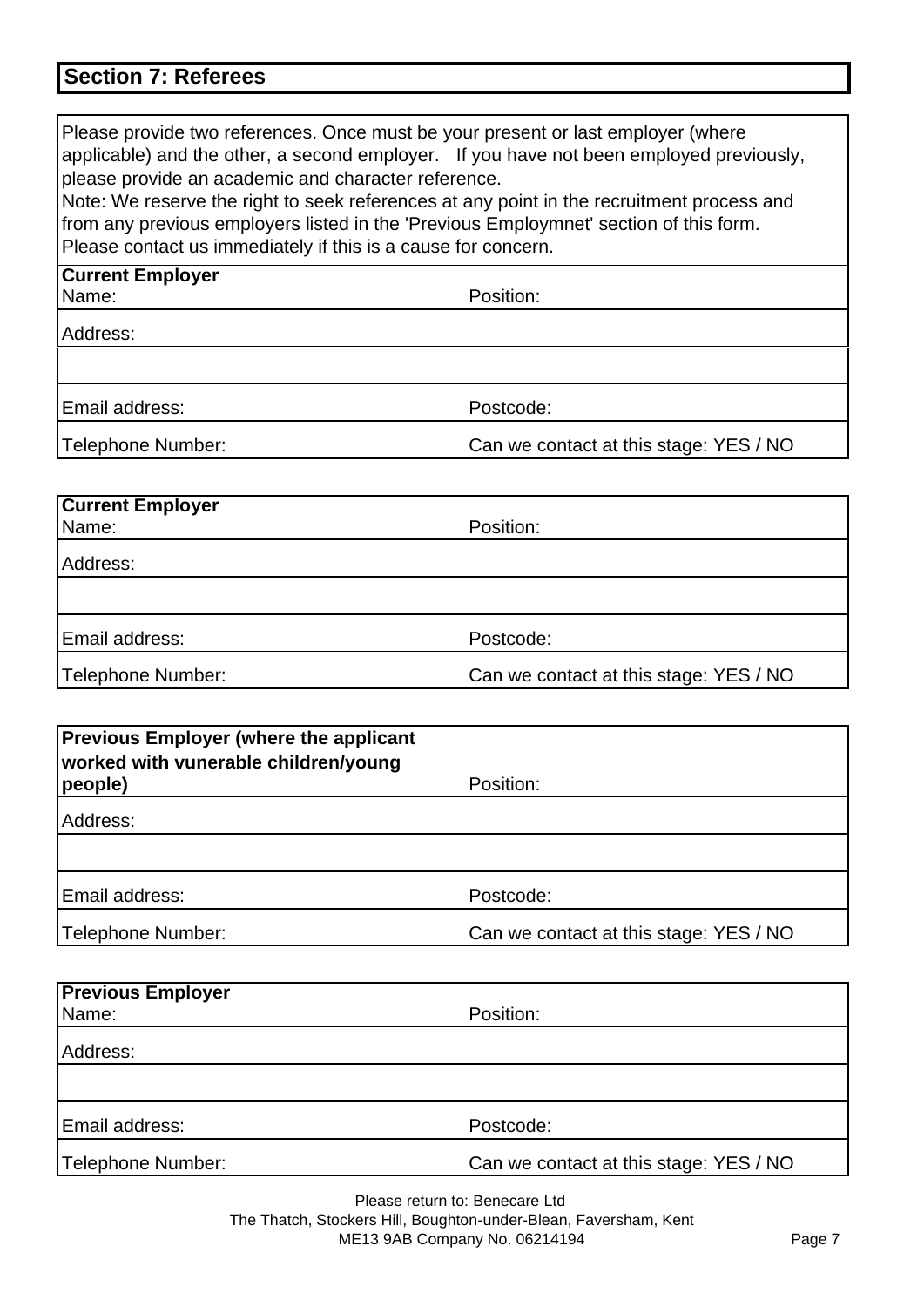| <b>Character Reference</b> |                                        |
|----------------------------|----------------------------------------|
| Name:                      | Position:                              |
| Address:                   |                                        |
|                            |                                        |
| Email address:             | Postcode:                              |
| Telephone Number:          | Can we contact at this stage: YES / NO |

# **Section 8: Warnings and Disciplinary Issues**

| Have you ever been dismissed or have you ever resigned in the face                       |             |  |                          |  |  |
|------------------------------------------------------------------------------------------|-------------|--|--------------------------|--|--|
| of a dismissal or warning? (select as applicable)                                        | YES / NO    |  |                          |  |  |
| Have you ever been the subject of any allegations in relation to the                     |             |  |                          |  |  |
| safety and welfare of children, young people and/or vulnerable adults,                   |             |  |                          |  |  |
| either substantiated or unsubstantiated?                                                 | YES / NO    |  |                          |  |  |
| I have attached details requested                                                        |             |  | YES / NO                 |  |  |
| Please list any disciplinary offences or warnings you have received at any time or state |             |  |                          |  |  |
| if not applicable.                                                                       |             |  |                          |  |  |
| <b>Reason for warning</b>                                                                | <b>Date</b> |  | Name/address of employer |  |  |
|                                                                                          |             |  |                          |  |  |
|                                                                                          |             |  |                          |  |  |
|                                                                                          |             |  |                          |  |  |
|                                                                                          |             |  |                          |  |  |
|                                                                                          |             |  |                          |  |  |
|                                                                                          |             |  |                          |  |  |

## **Section 9: Rehabilitation of Offenders Act 1974**

By virtue of the rehabilitation of offenders act 1974 (Exceptions Order 1975) (All candidates) The rehabilitation of offenders act 1974 permits persons in certain circumstances to ignore offences committed in the past when asked the details of previous convictions.

These convictions are known as spent convictions. However the exceptions Order 1975 states that staff caring for the young, the old, the sick and the handicapped are not allowed to withhold details of any offences for which they have been cautioned or convicted however long ago these convictions were served.

| Have you ever been convicted of a criminal offence?     | <b>IYES/NO</b> |
|---------------------------------------------------------|----------------|
| Are there any alleged offences outstanding against you? | <b>IYES/NC</b> |

If YES to any of the above, please give details below or, if you prefer, attach details in a sealed envelope marked 'strictly confidential'. Failure to disclose, in accordance with the guidance, any information relating to a caution or criminal convictions may disqualify you application or result in a dismissal notice.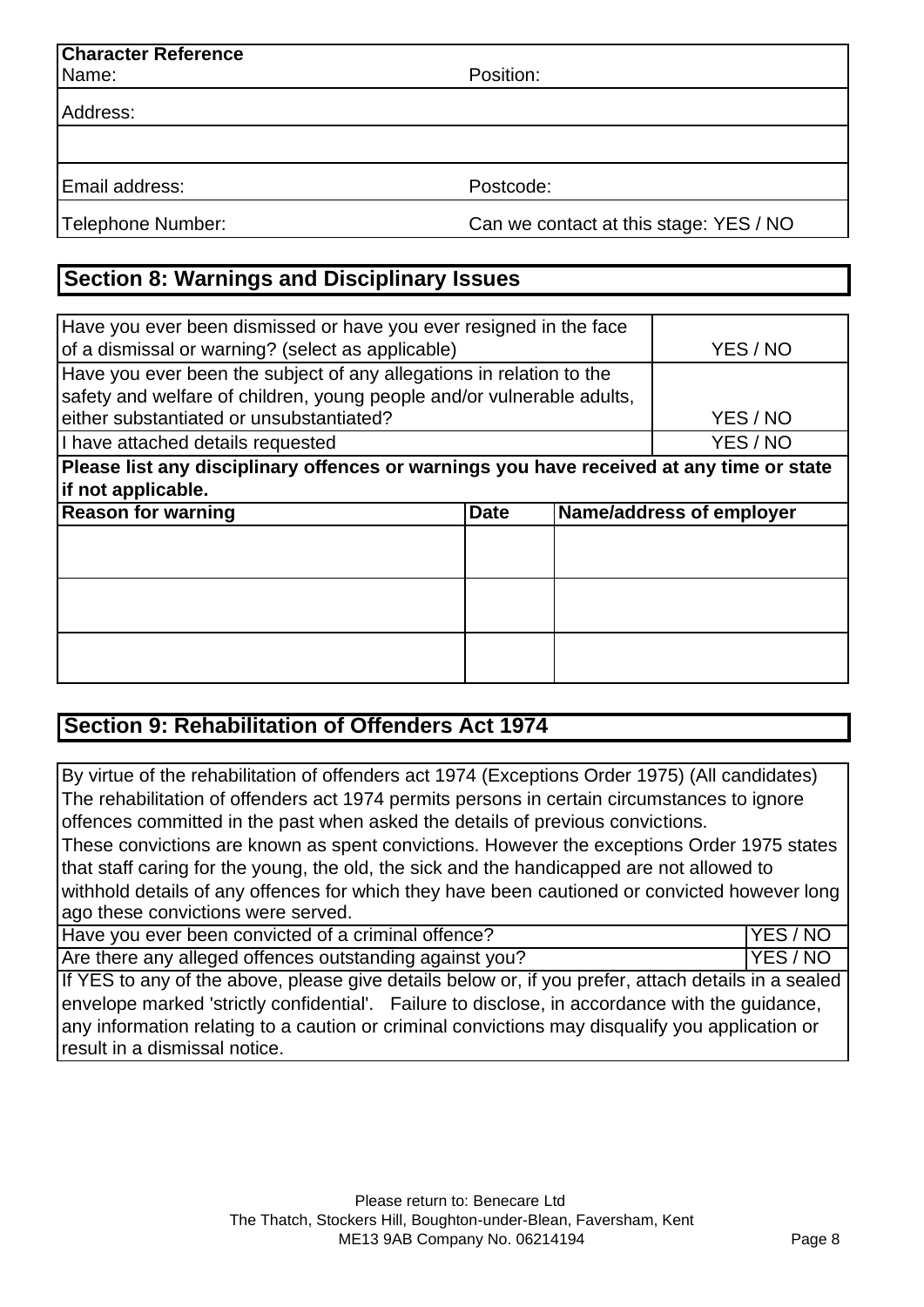#### **Section 10: Working Environment**

How many working days have you been absent from work during the last 12 months (*holidays apart* ). We are asking this question, as the average daily working hours for a full time residential support worker is 13 hours and the work can be very demanding. Please specify:

Do you have any pre-planned absences, this is so that we can plan our rotas and to ensure you are assigned to the most suitable Home. Please specify:

| Do you smoke?                                                                        | <b>YES/NO</b> |
|--------------------------------------------------------------------------------------|---------------|
| If you are a smoker, are you able to complete a full shift without smoking? As we    |               |
| would like to inform you, that it is not always possible to take regular breaks, due |               |
| to the nature of our business.                                                       | <b>YES/NO</b> |

**Section 11: Declaration: I declare that the information I have given in this application is true and correct. I understand that any false or misleading information, or omissions of information concerning criminal convictions, may disqualify my application or may render my Contract of Employment, if I am appointed, liable to termination.**

I understand the Organisation will use and keep information I have provided on this application or elsewhere as part of the recruitment process and/or personel information supplied by third parties such as references relating to my application or future employment. I understand that the information provided will be used to make a decision regarding my suitability for employment and if successful the information will be used to form my personnel record and will be retained in accordance with Children's Homes Regulations 2015.

#### **Signature:**

**Name: Date: Date: Date:** 

PLEASE NOTE: IF YOU ARE UNABLE TO ADD YOUR SIGNATURE ABOVE, YOU WILL BE REQUIRED TO SIGN YOUR APPLICATION IN PERSON UPON SUCCESSFUL SELECTION FOR INTERVIEW

*Benecare is committed to safeguarding and ensuring the welfare of children and young people and expects all staff to share this commitment*

*The suitability of all prospective employees or volunteers will be assessed during the recruitment process in line with this commitment.*